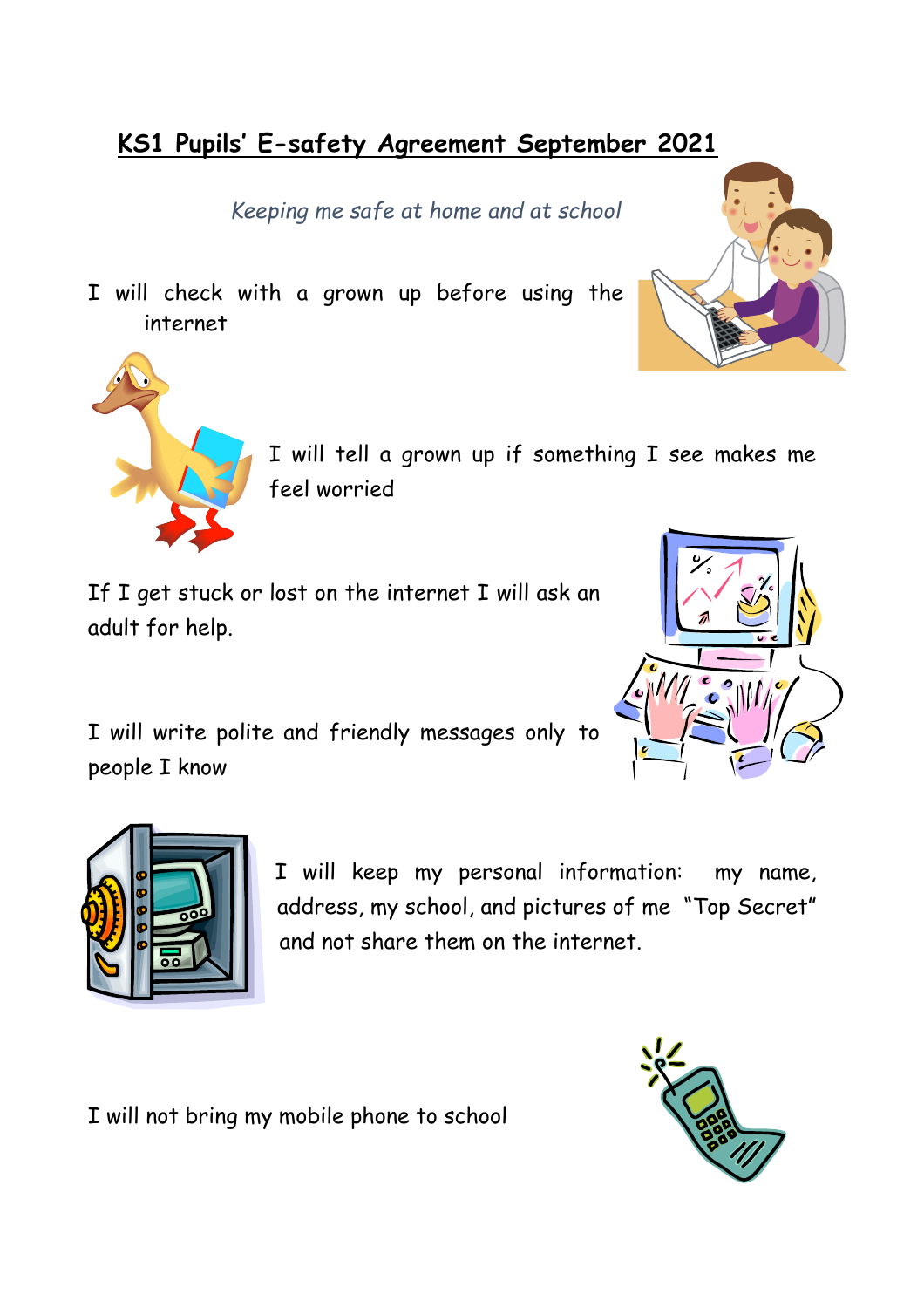## **Pupils e-safety contract Key Stage 1**

Please complete, sign and return to the school Office Manager.

*Pupil: Class:* 

## **Pupil's Agreement**

I have listened to and understood the pupils e-safety agreement, and will follow the rules which are there to keep me and the school safe.

*Signed: Date:* 

### **Parent's Consent**

I have read and understood the e-safety agreement and give permission for my son / daughter to access the Internet at school, and will encourage them to abide by these rules. Children will receive advice on e-safety at school. Advice for parents is available at

[www.thinkuknow.org.uk/parents](http://www.thinkuknow.org.uk/parents) or by contacting the school. I understand that the school will take reasonable precautions to ensure pupils cannot access inappropriate materials. I will encourage my child to adopt safe use of the internet and digital technologies at home and will inform the school if I have concerns over my child's e-safety.

I will ensure that any pictures taken during school events that include other children will not be shared using social media.

*Signed: Date:* 

*Please print name:*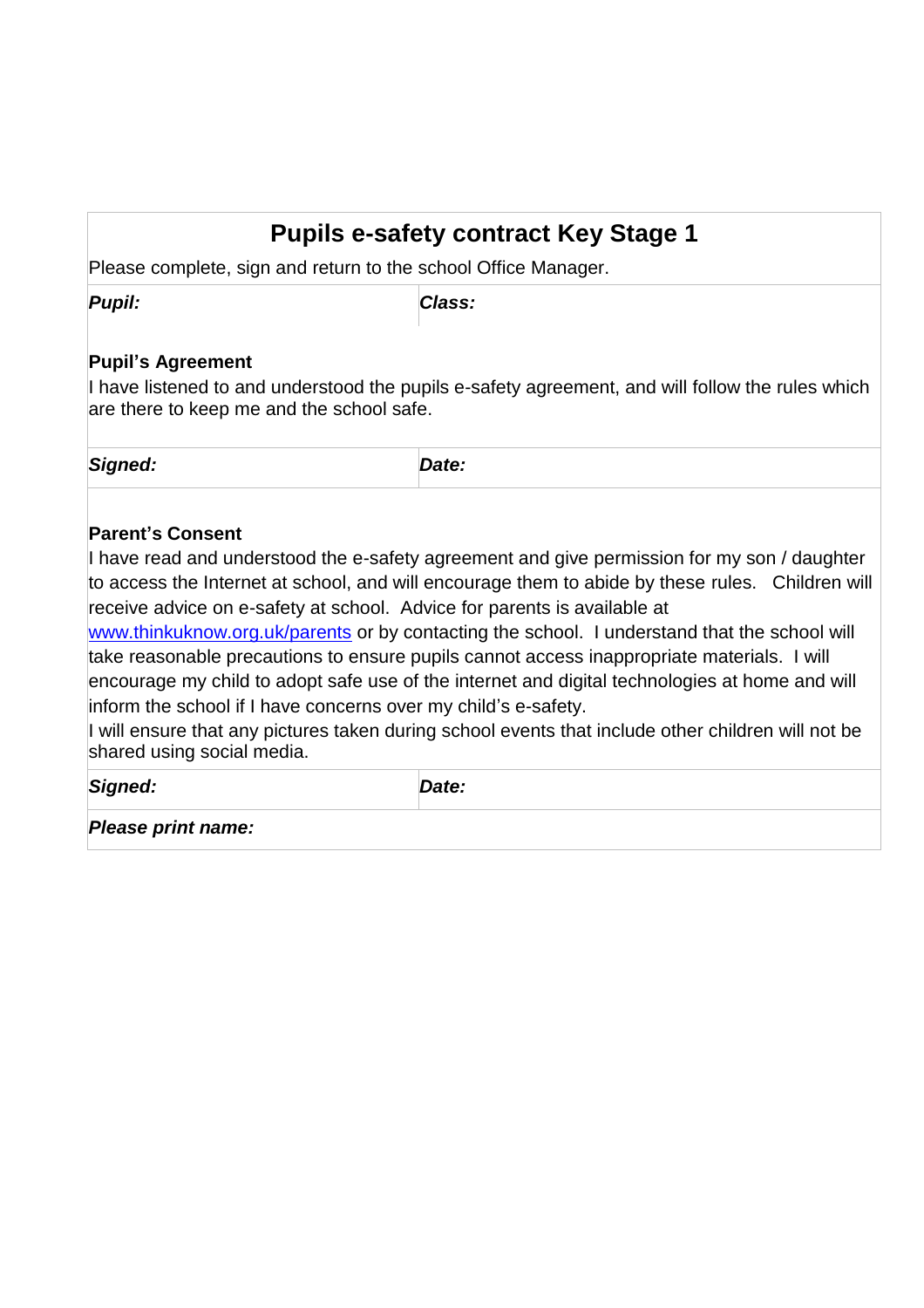#### Permission to take and use photographs of children

Sometimes we take photographs of the children. These are mainly used for educational reasons but occasionally we may use these images in our publicity or the schools prospectus or in other printed publications as well as on our website. We may also make video or webcam recordings for school-to-school conferences, monitoring or other educational use.

From time to time, our establishment / school may be visited by the media who will take photographs or film footage of a visiting dignitary or other high profile event. Pupils will often appear in these images, which may appear in local or national newspapers, websites or on televised news programmes.

To comply with the Data Protection Act 1998, we need your permission before we can photograph or make any recordings of your child. Please answer questions 1 to 4 below, then sign and date the form where shown.

#### **PLEASE RETURN THE COMPLETED FORM TO THE SCHOOL AS SOON AS POSSIBLE.**

| May we use your child's photograph (unidentified) in the school prospectus and<br>other printed publications that we produce for promotional purposes?                                                                                            | Yes / No |
|---------------------------------------------------------------------------------------------------------------------------------------------------------------------------------------------------------------------------------------------------|----------|
| May we use your child's image (unidentified) on our website?                                                                                                                                                                                      | Yes / No |
| May we record your child's image (unidentified) on video or webcam?                                                                                                                                                                               | Yes / No |
| Do you consent to your child being photographed or filmed in press events<br>Ι4.<br>agreed by the school?                                                                                                                                         | Yes / No |
| Do you consent to your child's full name being published with a press<br>15.<br>photograph? (At the present time, some local newspapers will not agree to publish a<br>photograph without a full name)*** Please see notes at end of document *** | Yes / No |

*Please note that websites can be viewed throughout the world and not just in the United Kingdom where UK law applies* 

*Unidentified above means we will only use the first name.* 

I have read and understood the conditions of use below

| Signed: | Date: |
|---------|-------|
|---------|-------|

**Conditions of school use**